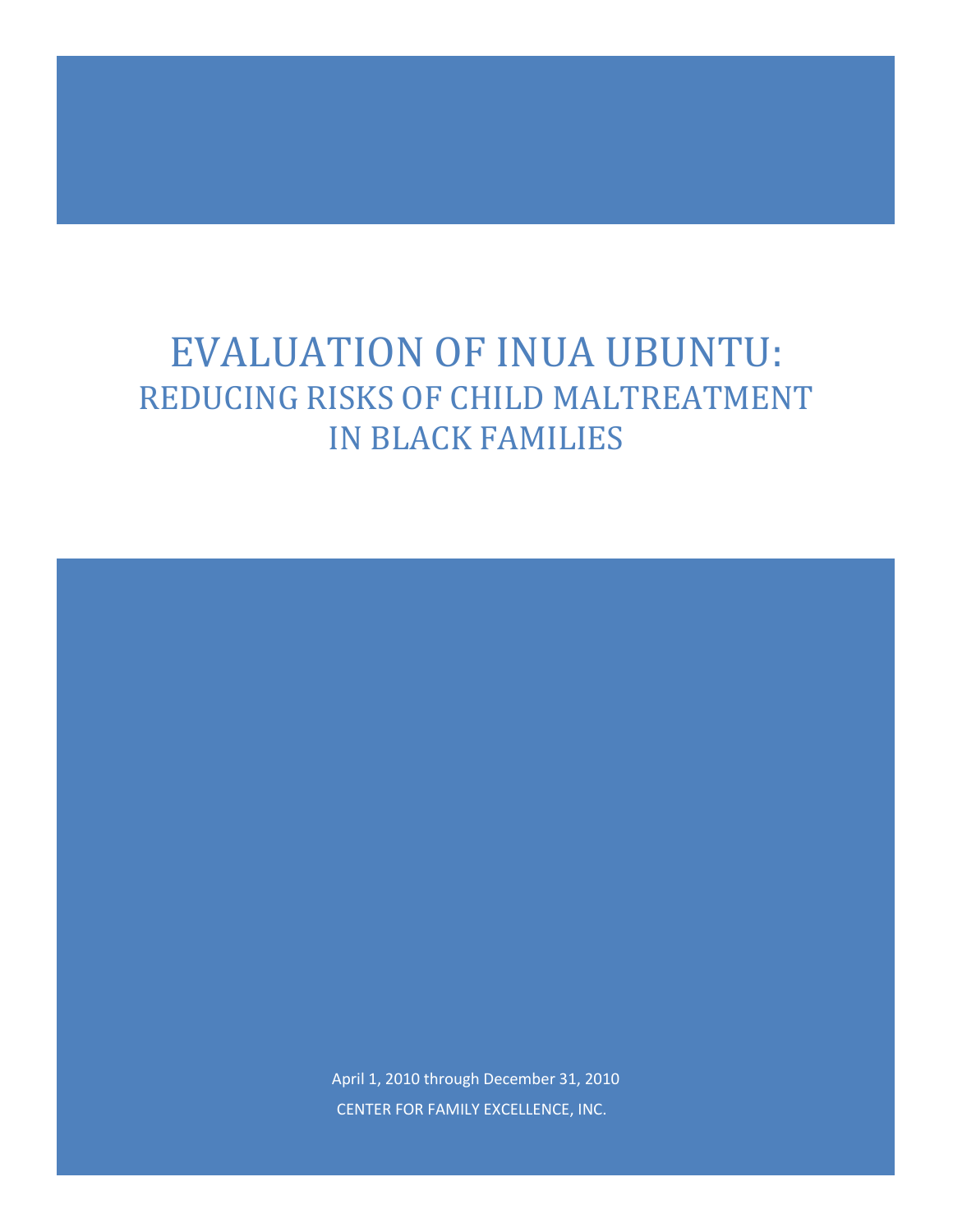HIS DOCUMENT PROVIDES INVORMATION about the implementation of Inua Ubuntu—an African Zulu expression meaning *I am because you are*—which underlies our approach to reducing child abuse and neglect in African-American families served by the Allegheny County Office of Children Youth and Families (ACOCYF). T

To evaluate our model, data were generated, collected, and evaluated under collaborative arrangements agreed to by the ACOCYF and a consortium of predominately black funded agencies funded by this agency in the Central Region (Center for Family Excellence, Inc.), the North Region (Project Destiny) and the East Region (Small Seeds, Inc.). Under agreement with ACOCYF, the Center for Family Excellence, Inc., which has worked with children and families for more than 40 years, provided the leadership in training and certifying all collaborating units in our Values for Life model.

Values for Life—Love and Respect, Learning Orientation, Interpersonal Skills, Self-Esteem, Self-Persistence, Self-Confidence, and Self-Reliance—we use to satisfy published federal standards which call for the promotion of healthy behaviors that reduce risks of child maltreatment and delinquency behaviors. Providers are introduced to Values for Life, developed by the Center for Family Excellence Inc., which have been shown to protect children from negative life experiences (safety), and to promote social, cultural, and academic excellence and to interrupt cycles of destructive behavior which influence how individuals relate to their children, families, and communities. We expect that (a) parents who are proficient in promoting these values are less likely to maltreat their children, and (b) children who exhibit these values are less likely to be maltreated by parents. These expectations accord with the overall goal of Inua Ubuntu which is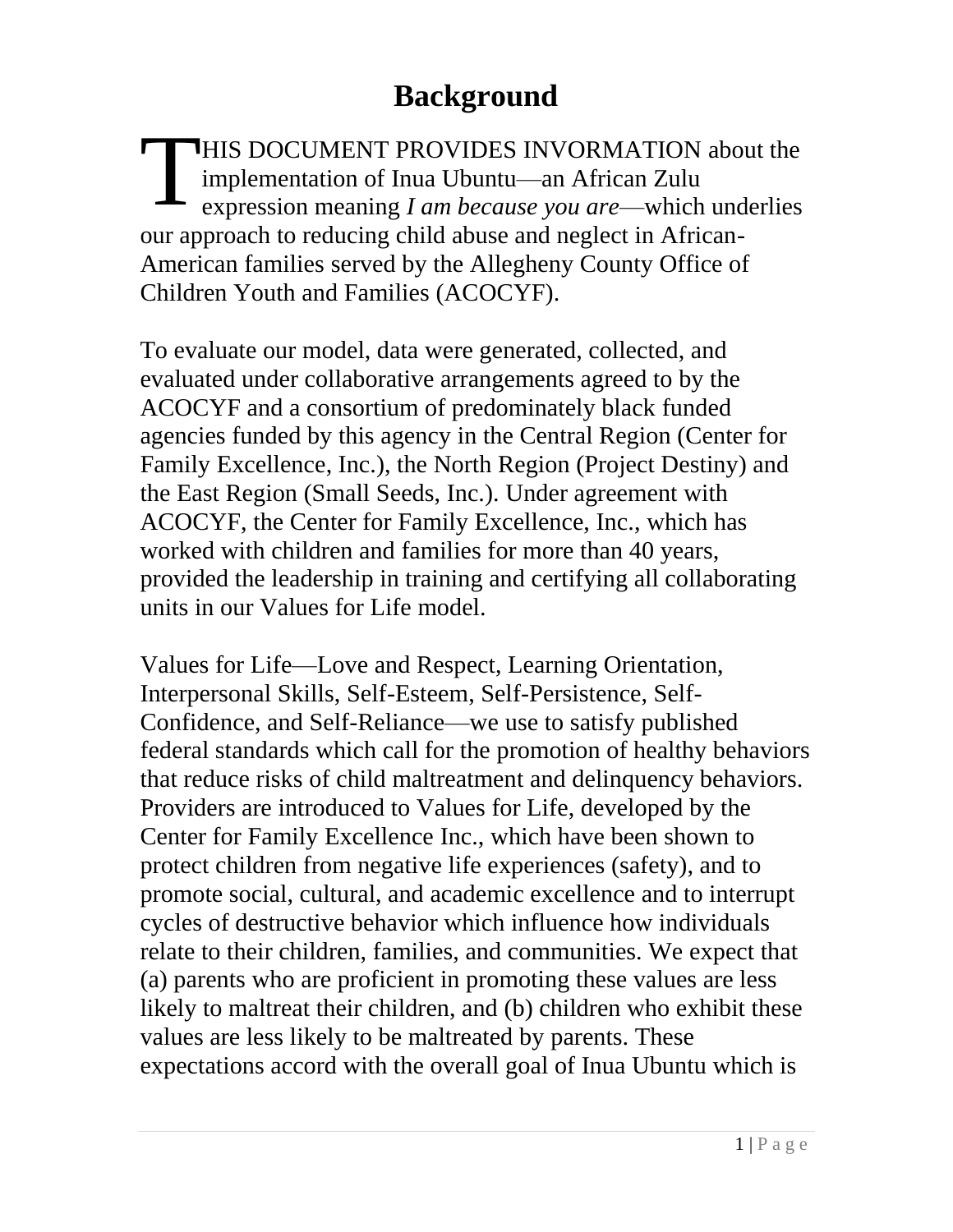to prevent out-of-home placements of African American males from birth to 8 years of age.

Published data indicate that Values for Life interventions reduce risks of child abuse and neglect, promote healthy relationships within families, reduce negative behaviors such as juvenile delinquency and teenage pregnancy, and accelerate academic achievement in reading and math. Values for Life interventions are designed to interrupt cycles of destructive behavior which sometimes influence how minority parents relate to their children, families, and communities. Parents who are proficient in promoting these values have been shown to have enhanced capacity to provide for their children's needs, access appropriate services to meet their children's educational needs, and access adequate services to meet their children's physical, social, mental, and educational needs.

This initiative was launched by ACDHS in April 2010. Initial training was for the period facilitated by the Deputy Director Dr. Marcia Sturdivant of ACOCYF. During weekly training sessions, training staff from The Center for Family Excellence provided ongoing training and mentorship to Project Destiny, Small Seeds, and Center implementation staff. In April 2010 the first referral was made to Project Destiny. Referrals have continued to all Providers and over 240 children have been directly impacted by this initiative.

We now profile what we found.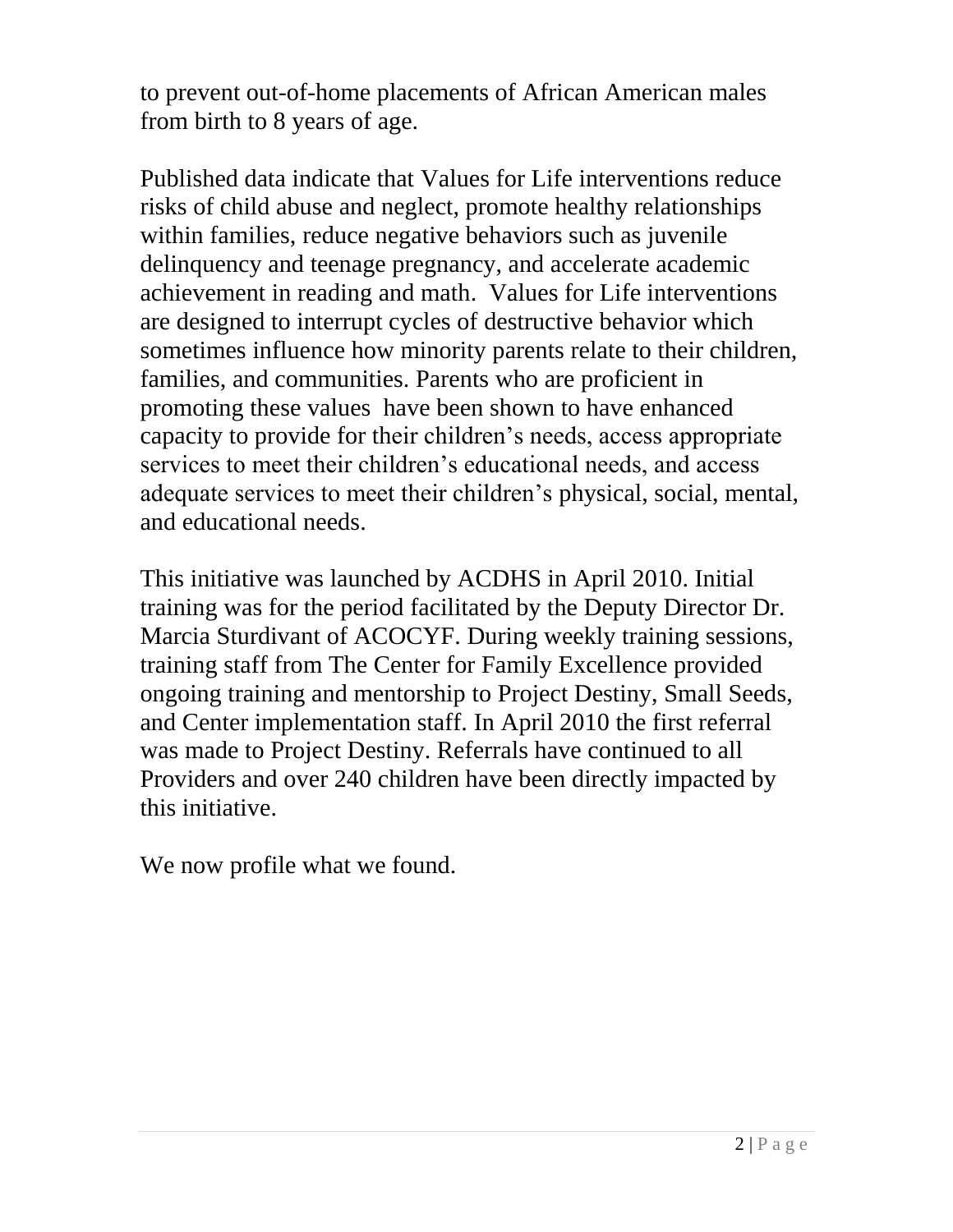# **Findings**

## **April 1, 2010 through December 31, 2010 (N = 127)**

#### **Ages of Children Served**



#### **Changes in Child Safety**

Child Risk and Safety Assessments are completed in joint consultation by service providers and ACDHS caseworker before and after the family intervention.